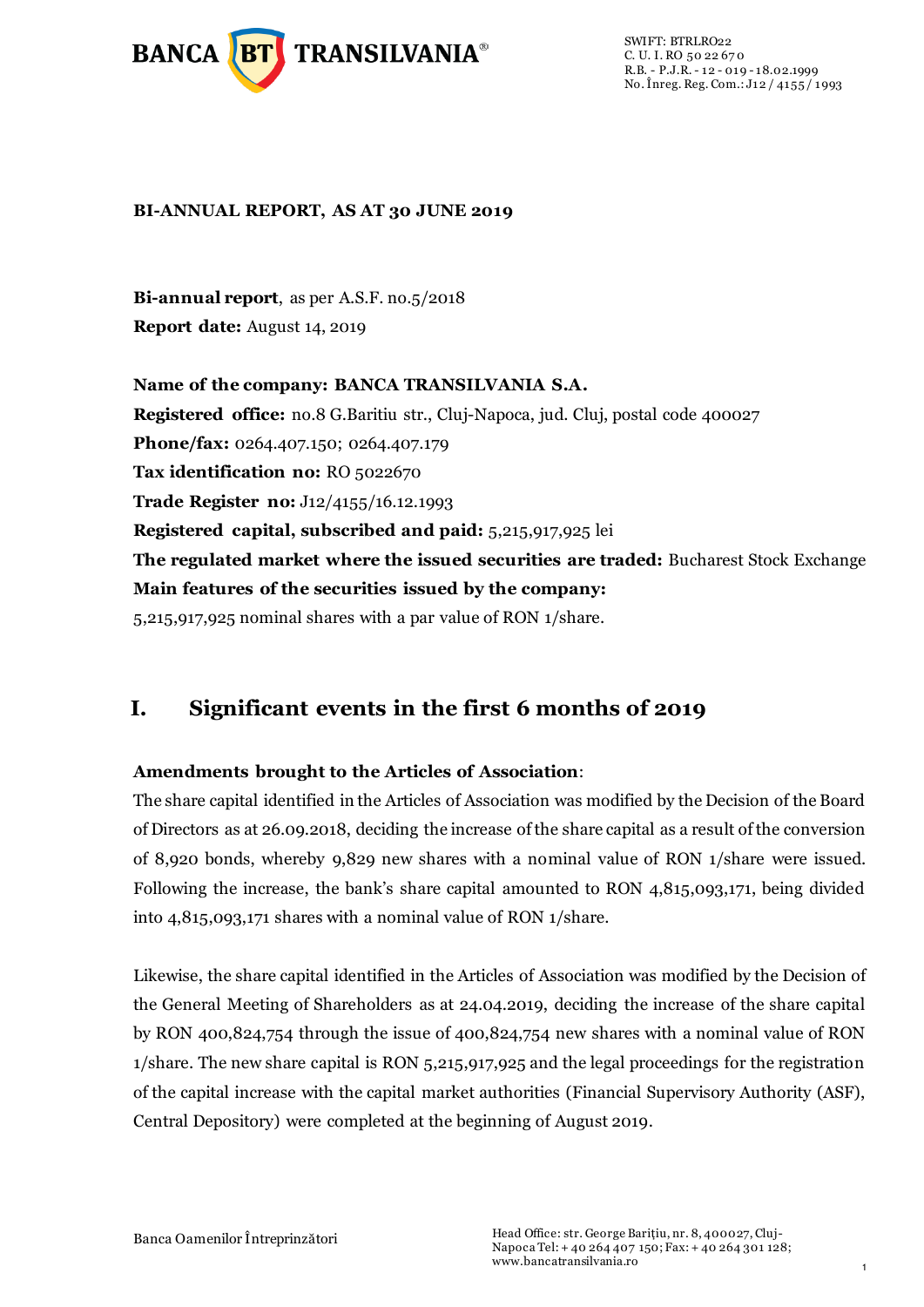#### **Acquisitions performed by Banca Transilvania in the first 6 months of 2019:**

Not the case.

#### **Main transactions regarding affiliates:**

At the level of BT Direct IFN SA, EGMS Decision No. 1/19.04.2019 of BT Direct IFN approved the merger project prepared on 18.04.2019 by which BT Direct IFN SA, as absorbed entity will merge with ERB Retail Services IFN SA, as absorbing entity. Likewise, after the publication of the Merger Project in the Official Gazette and the expiry of the 30-day period for opposition, the GMS decision for the final approval of the merger was approved. The merger date will be August 1, when BT Direct will be subject to dissolution without liquidation, and is to be deregistered from the Trade Register Office.

#### **Risk Management**

The management of Banca Transilvania S.A. continuously assesses the risks likely to affect the bank's business and goals and takes actions whenever any changes appear in its business conditions.

The main risks and uncertainties identified for the next 6 months of 2019:

- increase in FX risk caused by the deepening of the current account deficit and the budgetary deficit;
- uncertainties related to the possible occurrence of certain additional legislative initiatives impacting the banking system, considering the lack of transparency of the legislative process in terms of their implementation;
- possible vulnerabilities caused by the probability of payment default, particularly in the case of SMEs and the construction/real-estate sectors;
- cyclic risks in the context of certain potential unfavorable economic and financial trends.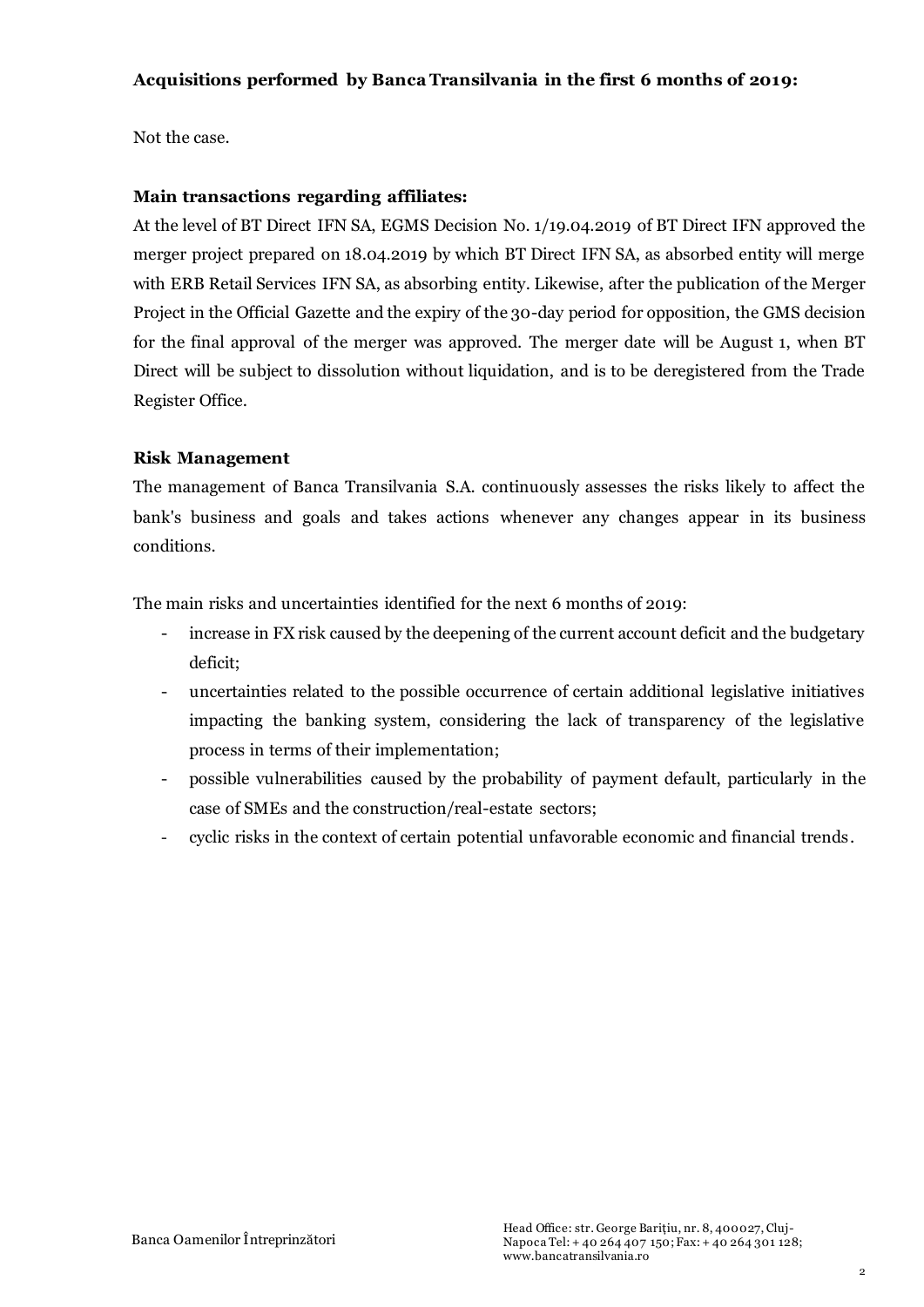# **II. Detailed information**

## **1. Statement of Financial Position**

#### **1.1.a.1 Assets, liabilities and equity at bank level**

The financial position of the bank at the end of the first semester 2019, compared to the same period of last year, is the following:

| <b>Bank Indicators (RON thousands)</b>                                                 | $Jun-19$   | <b>Dec-18</b> | $Jun-18$                 | <b>Jun-19 vs</b><br><b>Dec-18%</b> | <b>Jun-19 vs</b><br><b>Jun-18%</b> |
|----------------------------------------------------------------------------------------|------------|---------------|--------------------------|------------------------------------|------------------------------------|
| Cash and cash equivalents at the Central Bank                                          | 10,641,713 | 9,083,471     | 6,317,963                | 17.2%                              | 68.4%                              |
| Bank placements                                                                        | 4,732,235  | 4,000,416     | 4,278,182                | 18.3%                              | 10.6%                              |
| Derivatives                                                                            | 6,929      | 3,066         | 16,054                   | 126.0%                             | $-56.8%$                           |
| Financial assets held for trading and measured<br>at fair value through profit or loss | 14,797     | 12,582        | 64,199                   | 17.6%                              | $-77.7%$                           |
| Financial assets measured mandatorily at fair<br>value through profit or loss          | 695,604    | 609,638       | 602,402                  | 14.1%                              | 15.5%                              |
| Financial assets measured at fair value through<br>other comprehensive income          | 19,820,422 | 21,363,908    | 17,771,319               | $-7.2%$                            | 11.5%                              |
| Debt instruments                                                                       | 1,357,614  | 431,099       | 267,074                  | 214.9%                             | 408.3%                             |
| Loans and advances to customer, net                                                    | 37,709,488 | 36,355,974    | 31, 352, 216             | $3.7\%$                            | 20.3%                              |
| Investments in associates                                                              | 537,677    | 537,677       | 1,183,004                | 0.0%                               | $-54.5%$                           |
| Property, plant and equipment                                                          | 508,124    | 482,321       | 411,634                  | 5.3%                               | 23.4%                              |
| Right of use assets                                                                    | 433,247    |               | $\overline{\phantom{0}}$ |                                    |                                    |
| Intangible assets                                                                      | 257,245    | 253,847       | 149,820                  | 1.3%                               | 71.7%                              |
| Deferred tax assets                                                                    |            | 48,687        | 79,138                   | $-100.0%$                          | $-100.0%$                          |
| Other assets                                                                           | 1,023,204  | 936,228       | 377,812                  | $9.3\%$                            | 170.8%                             |
| <b>Total assets</b>                                                                    | 77,738,299 | 74,118,914    | 62,870,817               | 4.9%                               | 23.6%                              |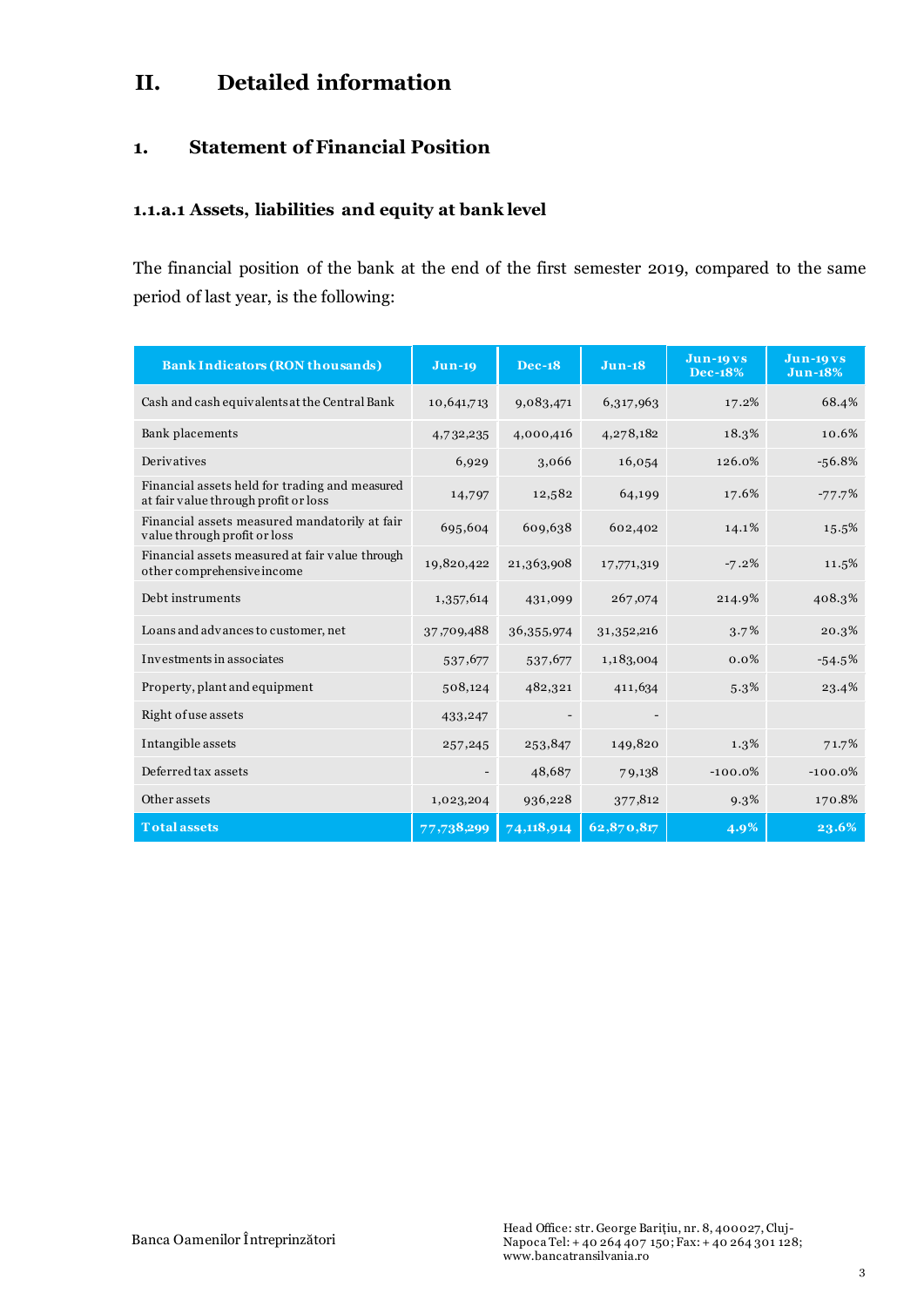| <b>Bank Indicators (RON thousands)</b>                     | $Jun-19$   | <b>Dec-18</b> | $Jun-18$   | <b>Jun-19 vs</b><br><b>Dec-18%</b> | <b>Jun-19 vs</b><br><b>Jun-18%</b> |
|------------------------------------------------------------|------------|---------------|------------|------------------------------------|------------------------------------|
| Deposits from banks                                        | 260,443    | 207,608       | 562,270    | 25.4%                              | $-53.7%$                           |
| Deposits from clients                                      | 64,857,337 | 62,522,369    | 50,703,765 | 3.7%                               | 27.9%                              |
| Loans from banks and other financial institutions          | 1,043,636  | 1,185,556     | 1,596,837  | $-12.0%$                           | $-34.6%$                           |
| Subordinated liabilities                                   | 1,677,894  | 1,651,518     | 1,743,890  | 1.6%                               | $-3.8%$                            |
| Current tax liabilities                                    | 106,760    | 43,935        | 10,983     | 143.0%                             | 872.0%                             |
| Deferred tax liabilities                                   | 9,016      |               |            |                                    |                                    |
| Provisions for other risks and charges                     | 441,995    | 444,673       | 306,324    | $-0.6%$                            | 44.3%                              |
| Lease liabilities                                          | 430,988    |               |            |                                    |                                    |
| Other liabilities                                          | 1,175,670  | 652,039       | 1,237,080  | 80.3%                              | $-5.0\%$                           |
| <b>Totalliabilities</b>                                    | 70,003,739 | 66,707,698    | 56,161,149 | 4.9%                               | 24.6%                              |
| Share capital                                              | 4,901,594  | 4,898,982     | 4,427,940  | 0.1%                               | 10.7%                              |
| Own shares                                                 |            | (23, 271)     |            | $-100.0%$                          |                                    |
| Share premium                                              | 28,396     | 28,381        | 28,381     | 0.1%                               | 0.1%                               |
| Retained earnings                                          | 2,076,958  | 2,075,470     | 2,039,398  | 0.1%                               | 1.8%                               |
| Revaluation reserve                                        | 20,139     | 20,722        | 19,592     | $-2.8%$                            | 2.8%                               |
| Reserves from changes in fair value of financial<br>assets | 133,936    | (162, 605)    | (297,057)  | $-182.4%$                          | $-145.1%$                          |
| Other reserves                                             | 573,537    | 573,537       | 491,414    | $0.0\%$                            | 16.7%                              |
| Total shareholders' equity                                 | 7,734,560  | 7,411,216     | 6,709,668  | 4.4%                               | 15.3%                              |
| <b>Total liabilities and equity</b>                        | 77,738,299 | 74,118,914    | 62,870,817 | 4.9%                               | 23.6%                              |

At the end of the first 6 months of 2019, the bank's assets are in amount of RON 77,738.30 million, 23.6% higher than in the same period of the previous year.

Significant increases were registered for the following assets categories:

- Intangible assets are 71.7% higher than the same period of the previous year reaching RON 257.25 million;
- Cash and cash equivalents with the Central Bank increased by 68.4% compared to the first semester of 2018, reaching to RON 10,641.71 million as at 30.06.2018;
- Bank placements in the first semester of 2019 represent RON 4,732.24 million, increasing by 10.6% as compared to the same period of the previous year and by 18.3% as compared to end of year 2018;
- Net loans in the first semester of 2019, account for RON 37,709.49 million, growing by 20.3% as compared to the balance of the net loans as at 30.06.2018, while as compared to December 2018, loans granted to customers increased by 3.7%;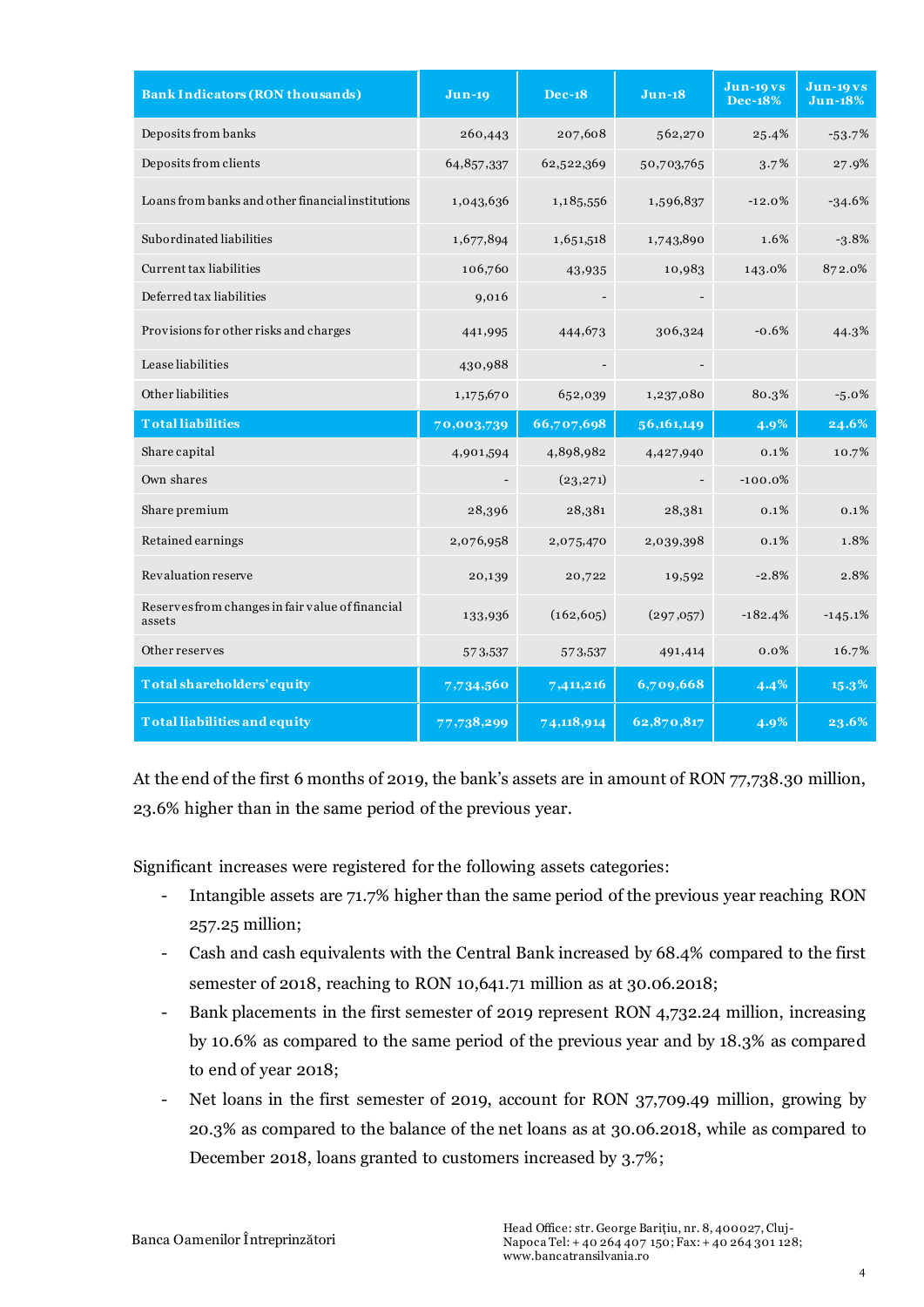- Other assets increased almost 3 times vs. the same period of the previous year, reaching RON 1,023.20 million as at 30.06.2019 vs. RON 377.81 million at 30.06.2018.

More than 100,000 new loans were granted to individuals and corporates during the first semester of 2019.

The rate of NPE according to EBA is 4.65% as of June 30, 2019.

The loans to deposits ratio at the end of June 2019 is 62%.

The bank's solvency calculated as at June 30, 2019, taking into account the cumulative profit for the first semester of 2019, is 20.53% (18.63% without including the profit), comfortably above the 8% minimum reference threshold - the adequacy of own funds, required by the Regulation (EU) no. 575/2013 on prudential requirements for credit institutions, which applies starting with 2014.

The financial data of Banca Transilvania S.A. confirm that the bank has adequate capitalization and a comfortable level of liquidity.

The equity of Banca Transilvania S.A. on June 30, 2019 amounts RON 7,734.56 million, showing a 15.3% increase compared to the same period of last year, when it amounted RON 6,709.67 million.

The Extraordinary General Meeting of Shareholders of Banca Transilvania from April 24, 2019, approved the granting of dividends amounting RON 815,565,850 the gross dividend/share amounting RON 0.17 as well as the granting of free shares by increasing the share capital with the amount of RON 400,824,754 by issuing 400,824,754 new shares with a nominal value of RON 1/ share.

We state that the bank's shareholding structure is constantly changing due to the fact that Banca Transilvania's shares are traded on the securities market, in compliance with the provisions of Law 52/1994 and the Norms of A.S.F. Currently, Banca Transilvania's shares are listed on the Bucharest Stock Exchange, Category I.

The structure of Banca Transilvania S.A. shareholders as at June 30, 2019 is presented in the Annex to this documnt.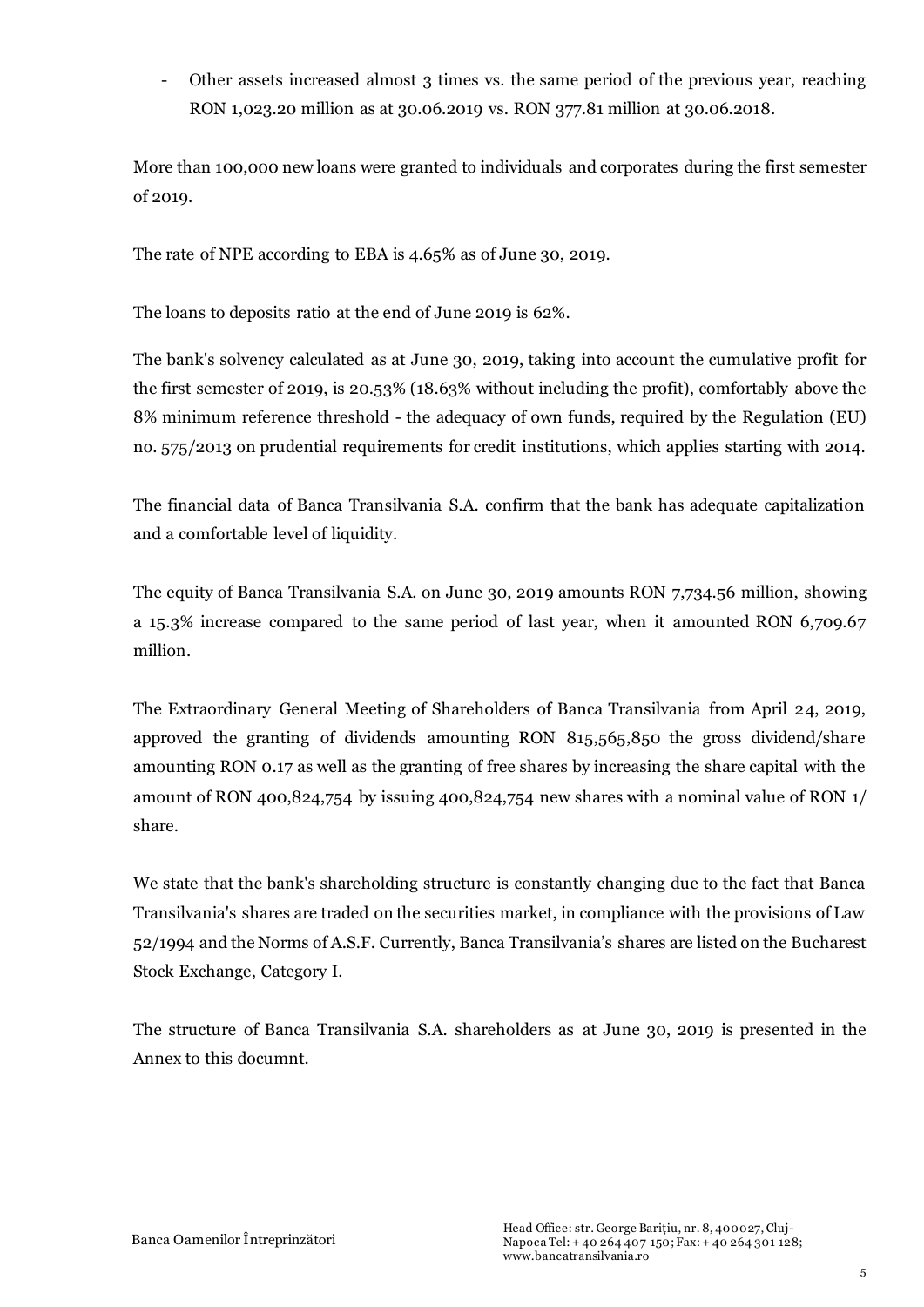# **1.1.a.2 Assets, liabilities and equity at the group level**

| <b>Group BT Indicators (RON thousands)</b>                                             | $Jun-19$   | <b>Dec-18</b> | $Jun-18$   | <b>Jun-19 vs</b><br><b>Dec-18%</b> | Jun-19 vs<br><b>Jun-18%</b> |
|----------------------------------------------------------------------------------------|------------|---------------|------------|------------------------------------|-----------------------------|
| Cash and cash equivalents at the Central Bank                                          | 11,648,252 | 10,322,121    | 8,937,589  | 12.8%                              | 30.3%                       |
| Bank placements                                                                        | 5,464,517  | 4,650,137     | 5,210,576  | 17.5%                              | 4.9%                        |
| Derivatives                                                                            | 6,929      | 3,066         | 17,555     | 126.0%                             | $-60.5%$                    |
| Financial assets held for trading and measured at<br>fair value through profit or loss | 199,089    | 210,461       | 289,440    | $-5.4%$                            | $-31.2%$                    |
| Financial assets mandatorily measured at fair value<br>through profit or loss          | 551,594    | 456,127       | 471,739    | 20.9%                              | 16.9%                       |
| Financial assets measured at fair value through other<br>comprehensive income          | 19,832,456 | 21,374,708    | 19,465,178 | $-7.2%$                            | 1.9%                        |
| Debt instruments                                                                       | 2,074,337  | 1,082,418     | 1,077,491  | 91.6%                              | 92.5%                       |
| Loans and advances to customer, net                                                    | 38,169,118 | 36,796,502    | 36,915,267 | 3.7%                               | 3.4%                        |
| Finance lease receivables                                                              | 1,096,700  | 1,020,582     | 974,321    | 7.5%                               | 12.6%                       |
| Property, plant and equipment                                                          | 643,343    | 593,903       | 533,205    | 8.3%                               | 20.7%                       |
| Right of use assets                                                                    | 456,311    |               |            |                                    |                             |
| Intangible assets                                                                      | 287,201    | 283,219       | 279,282    | 1.4%                               | 2.8%                        |
| Goodwill                                                                               | 4,295      | 4,295         | 2,774      | 0.0%                               | 54.8%                       |
| Deferred tax assets                                                                    |            | 73,920        | 126,323    |                                    |                             |
| Other assets                                                                           | 1,131,158  | 1,025,295     | 1,004,226  | 10.3%                              | 12.6%                       |
| <b>Total assets</b>                                                                    | 81,565,300 | 77,896,754    | 75,304,966 | $4.7\%$                            | 8.3%                        |

| <b>Group BT Indicators (RON thousands)</b>                                  | <b>Jun-19</b> | <b>Dec-18</b> | $J$ un-18                | <b>Jun-19 vs</b><br><b>Dec-18%</b> | <b>Jun-19 vs</b><br><b>Jun-18%</b> |
|-----------------------------------------------------------------------------|---------------|---------------|--------------------------|------------------------------------|------------------------------------|
| Deposits from banks                                                         | 249,286       | 195,348       | 659,646                  | 27.6%                              | $-62.2%$                           |
| Deposits from clients                                                       | 67,380,562    | 65,160,466    | 61,482,689               | 3.4%                               | 9.6%                               |
| Loans from banks and other financial institutions                           | 1,544,051     | 1,703,551     | 1,939,618                | $-9.4%$                            | $-20.4%$                           |
| Subordinated liabilities                                                    | 1,681,641     | 1,655,377     | 1,747,875                | 1.6%                               | $-3.8%$                            |
| Current tax liabilities                                                     | 109,086       | 40,953        | 96,256                   | 166.4%                             | 13.3%                              |
| Deferred tax liabilities                                                    | 736           |               | $\overline{\phantom{0}}$ |                                    |                                    |
| Provisions for other risks and charges                                      | 463,717       | 472,722       | 386,947                  | $-1.9%$                            | 19.8%                              |
| Lease liabilities                                                           | 454,692       |               |                          |                                    |                                    |
| Other liabilities                                                           | 1,387,816     | 786,487       | 1,704,723                | 76.5%                              | $-18.5%$                           |
| Total liabilities except for financial<br>liabilities to fund units holders | 73,271,587    | 70,014,904    | 68,017,754               | $4.7\%$                            | $7.7\%$                            |
| Financial liabilities to fund units holders                                 | 19,147        | 1,777         | 342                      | 977.5%                             | 5,498.5%                           |
| <b>Totalliabilities</b>                                                     | 73,290,734    | 70,016,681    | 68,018,096               | 4.7%                               | 7.8%                               |
| Share capital                                                               | 4,901,594     | 4,898,982     | 4,427,940                | 0.1%                               | 10.7%                              |
| Own shares                                                                  | (15, 287)     | (38,558)      | (15, 287)                | $-60.4%$                           | 0.0%                               |
| Share premium                                                               | 27,643        | 28,381        | 28,381                   | $-2.6%$                            | $-2.6%$                            |
| Retained earnings                                                           | 2,286,523     | 2,257,065     | 2,388,501                | $1.3\%$                            | $-4.3\%$                           |
| Revaluation reserve                                                         | 17,264        | 17,847        | 12,300                   | $-3.3%$                            | 40.4%                              |

Banca Oamenilor Întreprinzători

Head Office: str. George Barițiu, nr. 8, 400027, Cluj-Napoca Tel: + 40 264 407 150; Fax: + 40 264 301 128; www.bancatransilvania.ro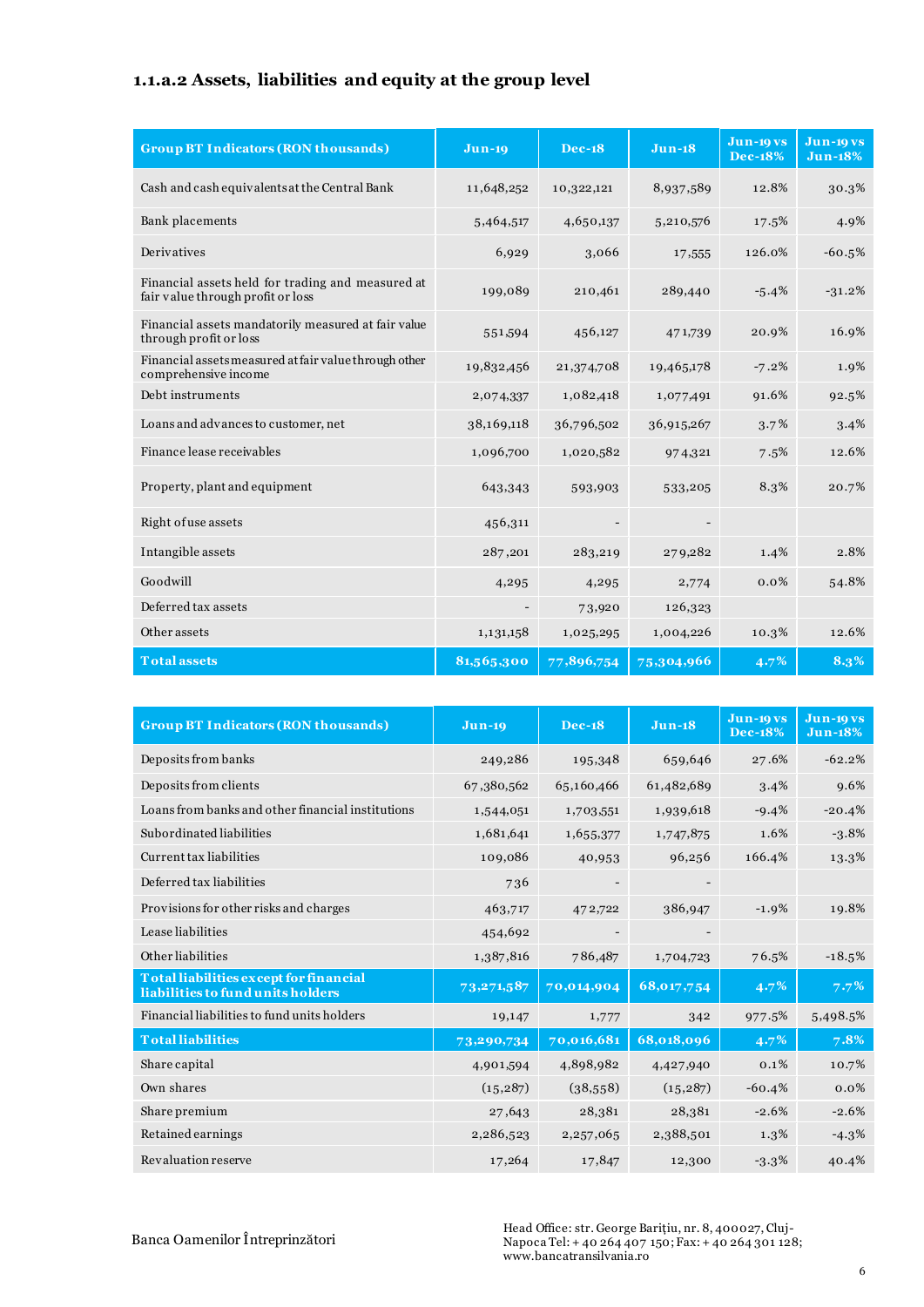| Reserves from changes in fair value of financial<br>assets | 133,834    | (162, 841) | (339, 853) | $-182.2%$ | $-139.4%$ |
|------------------------------------------------------------|------------|------------|------------|-----------|-----------|
| Other reserves                                             | 591,403    | 586,660    | 503,065    | 0.8%      | 17.6%     |
| Total equity attributable to equity<br>holders of the Bank | 7,942,974  | 7,587,536  | 7,005,047  | $4.7\%$   | $13.4\%$  |
| Non-controlling interests                                  | 331,592    | 292,537    | 281,823    | 13.4%     | 17.7%     |
| Total shareholders' equity                                 | 8,274,566  | 7,880,073  | 7,286,870  | $5.0\%$   | 13.6%     |
| Total debts and shareholders' equity                       | 81,565,300 | 77,896,754 | 75,304,966 | $4.7\%$   | 8.3%      |

The group ended the first semester of 2019 with RON 81.6 billion worth of assets, of which RON 77.7 billion are the bank total asstes, net loans (including leasing receivables) accounting for 48.1% of group's assets.

As at June 30, 2019, the weight of Banca Transilvania's assets in the total assets of the group was 95.3%.

#### **1.1.b. Profit and loss account**

The main elements of the Individual Profit and Loss Account prepared in accordance with the International Financial Reporting Standards adopted by the European Union (IFRS), as compared to the same period last year, are as follows:

|                                                                                                             | <b>Bank</b> |            |            | Group<br>$Jun-19$ |            | <b>Jun-19 vs</b> |
|-------------------------------------------------------------------------------------------------------------|-------------|------------|------------|-------------------|------------|------------------|
| <b>Indicators (RON thousands)</b>                                                                           | $Jun-19$    | $Jun-18$   | vs Jun-18% | $Jun-19$          | $Jun-18$   | <b>Jun-18%</b>   |
| Interest income                                                                                             | 1,565,140   | 1,141,350  | 37.1%      | 1,778,524         | 1,438,015  | 23.7%            |
| Interest expenses                                                                                           | (234, 048)  | (129, 633) | 80.5%      | (265,586)         | (161, 518) | 64.4%            |
| Net interest income                                                                                         | 1,331,092   | 1,011,717  | $31.6\%$   | 1,512,938         | 1,276,497  | 18.5%            |
| Fee and commission income                                                                                   | 476,263     | 387,713    | 22.8%      | 542,230           | 462,820    | 17.2%            |
| Fee and commission expense                                                                                  | (128, 137)  | (85,138)   | 50.5%      | (145, 119)        | (100, 944) | 43.8%            |
| Net fee and commission income                                                                               | 348,126     | 302,575    | 15.1%      | 397,111           | 361,876    | 9.7%             |
| Net trading income                                                                                          | 151,001     | 107,076    | 41.0%      | 191,227           | 96,357     | 98.5%            |
| Net $\log($ - $)/$ gain on financial assets<br>measured at fair value through other<br>comprehensive income | 30,860      | (2,930)    | $-1,153%$  | 30,888            | (2,606)    | $-1,285.3%$      |
| Net loss (-)/gain from financial<br>assets mandatorily measured at fair<br>value through profit or loss     | 63,383      | (19, 936)  | $-417.9%$  | 78,374            | 12,624     | 520.8%           |
| Contribution to the Banking Deposits<br>Guarantee Fund and Resolution<br>Fund                               | (107, 615)  | (34, 646)  | 210.6%     | (109, 247)        | (36,900)   | 196.1%           |
| Other operating income                                                                                      | 64,269      | 59,730     | 7.6%       | 82,521            | 408,228    | $-79.8%$         |
| <b>Total operating income</b>                                                                               | 1,881,116   | 1,423,586  | 32.1%      | 2,183,812         | 2,116,076  | 3.2%             |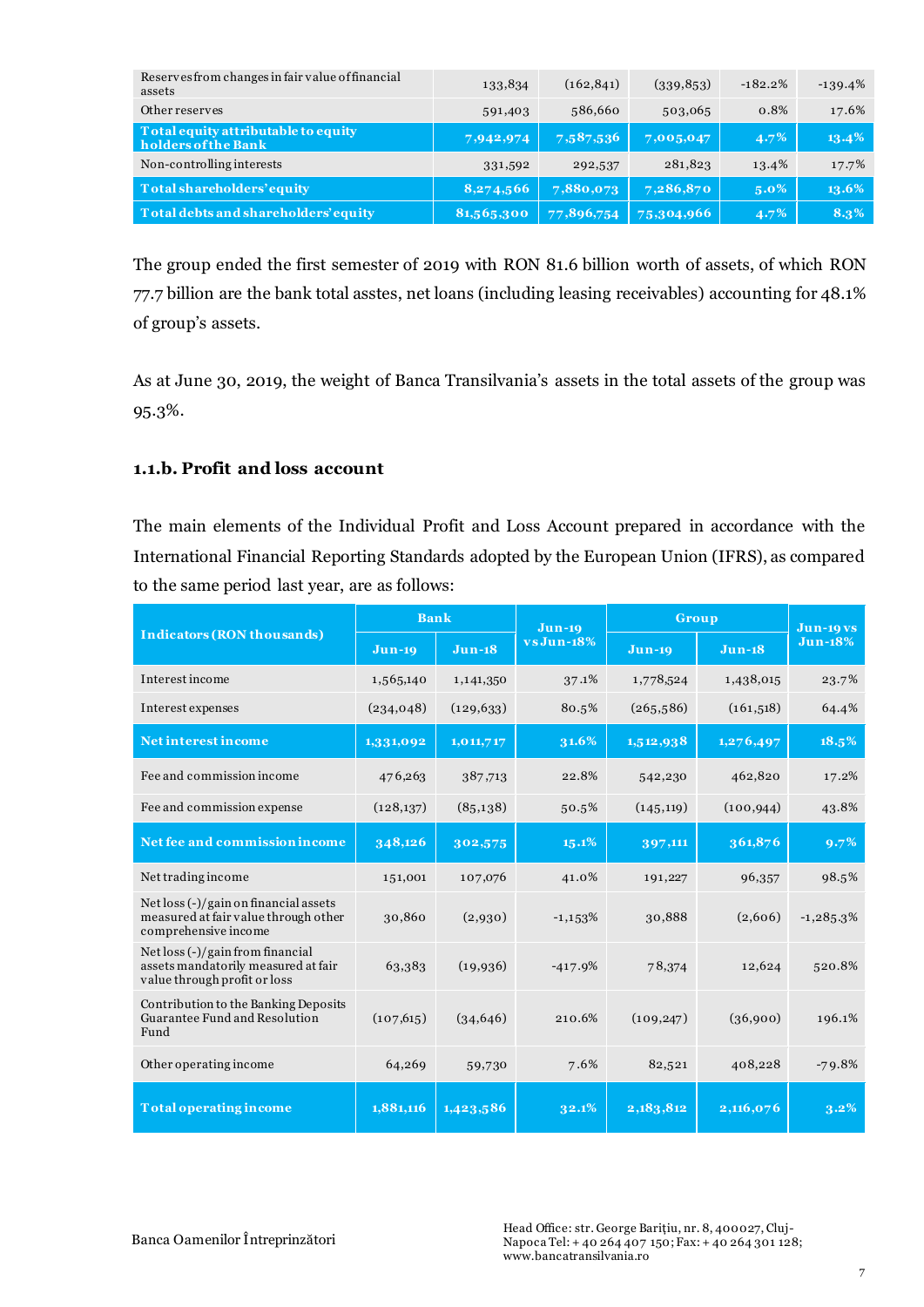| Loan impairment charges and other<br>risk provisions     | (3,782)                  | 181,926    | $-102.1%$ | (50, 650)   | 87,870      | $-157.6%$ |
|----------------------------------------------------------|--------------------------|------------|-----------|-------------|-------------|-----------|
| Personnel expenses                                       | (458, 435)               | (397,163)  | 15.4%     | (522, 894)  | (477, 248)  | 9.6%      |
| Depreciation and amortisation<br>expenses                | (137, 812)               | (51,729)   | 166.4%    | (149,798)   | (83,050)    | 80.4%     |
| Other operating expenses                                 | (266, 627)               | (258, 840) | 3.0%      | (322, 164)  | (528, 505)  | $-39.0\%$ |
| <b>Total operating expenses</b>                          | (866, 656)               | (525, 806) | 64.8%     | (1,045,506) | (1,000,933) | $4.5\%$   |
| Gain from acquisition                                    |                          |            |           |             | 111,552     | $-100.0%$ |
| Profit before income tax                                 | 1,014,460                | 897,780    | 13.0%     | 1,138,306   | 1,226,695   | $-7.2\%$  |
| Income tax expense                                       | (166, 465)               | (235,074)  | $-29.2%$  | (195, 949)  | (362,092)   | $-45.9%$  |
| Net profit for the period                                | 847,995                  | 662,706    | 28.0%     | 942,357     | 864,603     | $9.0\%$   |
| Profit attributable to the equity<br>holders of the Bank |                          |            |           | 906,191     | 853,807     | 6.1%      |
| Profit attributable to the non-<br>controlling interest  | $\overline{\phantom{a}}$ |            |           | 36,166      | 10,796      | 235.0%    |
| Net profit for the year                                  | 847,995                  | 662,706    | 28.0%     | 942,357     | 864,603     | $9.0\%$   |

Gross profit obtained by Banca Transilvania S.A. in the first six months of 2019 exceeded RON 1 billion and reached RON 1,014.46 million, increasing with 13% versus previous semester in 2018.

Net profit obtained by Banca Transilvania S.A. at 30.06.2019 was RON 848.00 million, 28% higher versus the same period in 2018 (RON 662.71 million as at June 30, 2018).

The net interest income rose by 31.6% as compared to the corresponding period of last year.

The net pace of fee and commission income during first semester of 2019 compared to the same period in 2018 was 15.1 %.

Operating income registered RON 1,881.12 million in the first half of 2019, 32.1% higher than the same period of last year, when it reached RON 1,423.59 million.

The Bank's operating efficiency is maintained at a comfortable level of 45.9%.

The coverage of NPE with total provisions is 96% (according to EBA).

The result per share after the first 6 months of 2019, respectively after the first 6 months of 2018, restated taking into consideration BT's share capital increase from August 2019, respectively August 2018 is the following:

| <b>Indicators</b>                            | <b>Bank</b><br>$Jun-19$  | <b>Bank</b><br>$Jun-18$  | $Jun-19VS$<br>Jun-18 $%$ | <b>Group</b><br>$Jun-19$ | <b>Group</b><br>$Jun-18$ | Jun-19 vs<br>Jun-18 $%$ |
|----------------------------------------------|--------------------------|--------------------------|--------------------------|--------------------------|--------------------------|-------------------------|
| Net profit for the period<br>(RON thousands) | 847,995                  | 662,706                  | 28.0%                    | 942,357                  | 864,603                  | $9.0\%$                 |
| Basic earnings per share                     | $\overline{\phantom{0}}$ | $\overline{\phantom{0}}$ | $\overline{\phantom{0}}$ | 0.1744                   | 0.1650                   | 5.70%                   |
| Diluted earnings per share                   | $\overline{\phantom{0}}$ | $\overline{\phantom{0}}$ | $\overline{\phantom{a}}$ | 0.1740                   | 0.1648                   | 5.58%                   |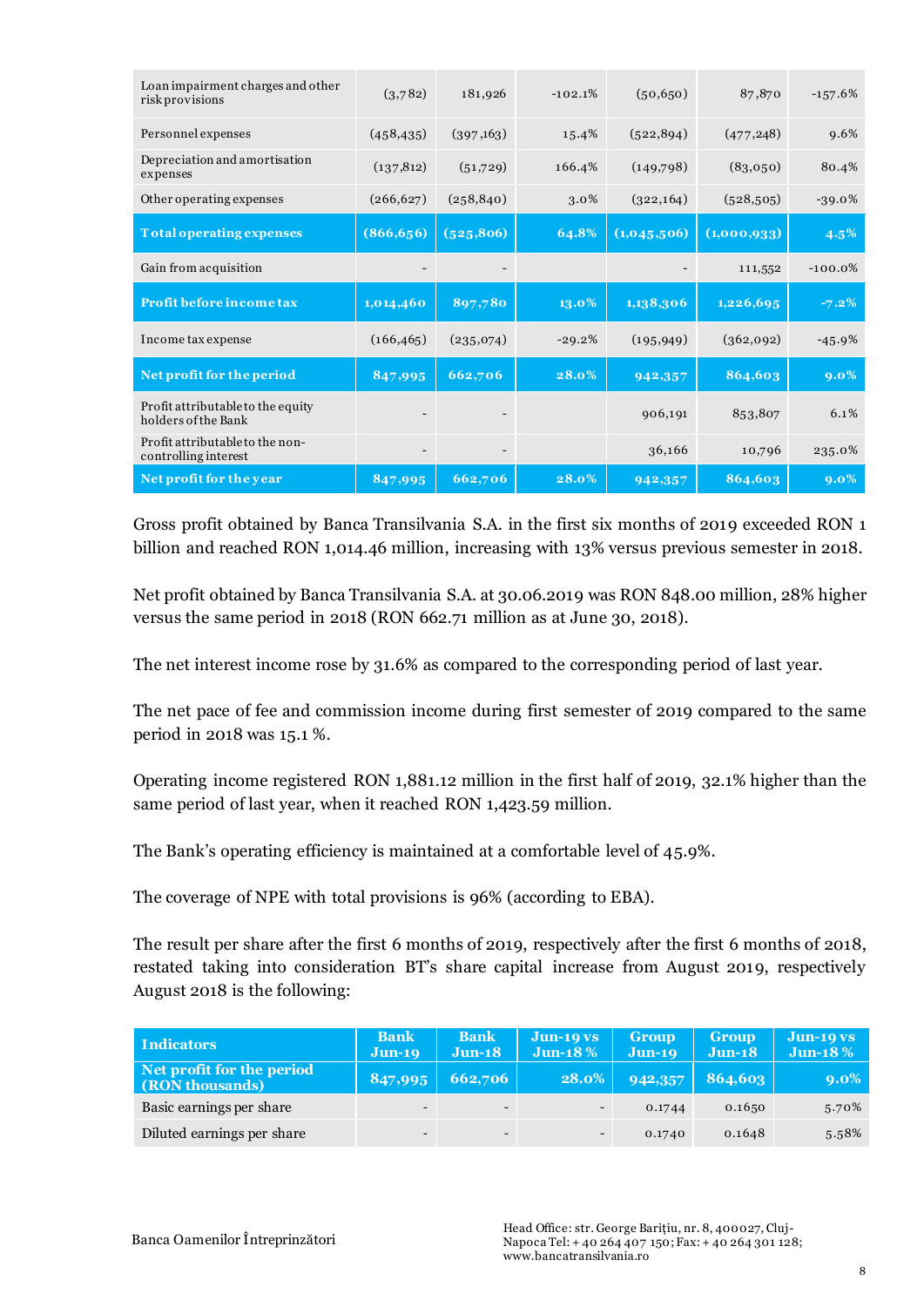Other information regarding first half of 2019:

- The automation and digitalization of processes aiming to give a better experience to customers represents one of the main areas where Banca Transilvalia has invested and continues to invest. The main accomplishments in this field in the first semester of 2019 are the following:
	- Banca Transilvania become one of the pioneers of the Instant Payments in Romania. This service supports the 24/7 money transfer (RON) in less than 10 seconds between the banks which adder to this payment system;
	- The customers of Banca Transilvania, owners of iPhone or Apple Watch, can pay contactless directly with the phone by enrolling their cards in Apple Pay;
	- Banca Transivania issued BT Visual Help, a new digital method that allows users to easily manage any time their cards for free through their mobile phones. By using BT Visual Help the retail customers can temporarily or permanently block their cards, can request the reissuing of a new card after the permanent blocking of it and can modify the cards transactions limits;
- Banca Transilvania, market leader in the cards market, has surpassed 490,000 credit cards;
- The transactions performed with 3.9 million cards and BT Pay accessories application, watch, bracelet and contactless sticker - increased almost by 46% vs. the same period of the last year;
- At June 30, 2019 1,592 ATMs and 54,573 POSs were installed vs. 1,323 ATMs and 45,616 POSs at June 30, 2018;
- The Bank's number of active employees as at June 30, 2019 is 7,734 (6,976 at June 30, 2018).

### **1.1.c. Cash flow statement and liquidity position**

The cash flow statement detailing the cash flows from operating, investment and financing activities is part of the Financial Statements that accompany this report.

The liquidity ratio computed in accordance with NBR regulations in force at 30.06.2019 was between 1.85 and 18.23, being above the minimum level of 1, as requierd by the NBR Regulation No. 25/8.11.2011, applied from 31.01.2012.

Banca Transilvania continues to have excess liquidity, with a quick liquidity ratio of 55.05% at 30.06.2019.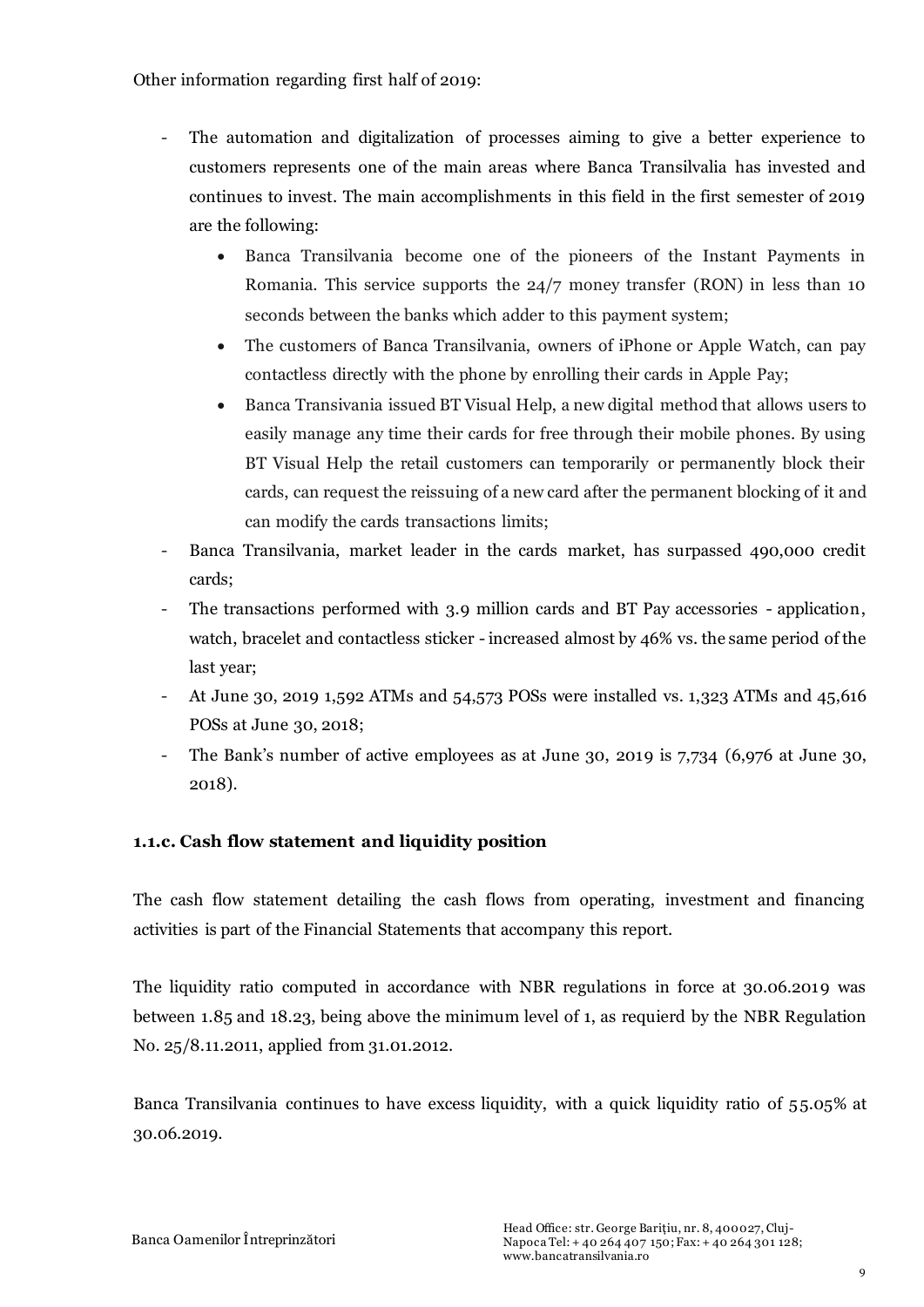### **2. The analysis of the bank's activity**

# **2.1 Presentation and analysis of trends, elements and events or uncertainty factors that could impact the bank's liquidity vs. the same period of the last year**

The Romanian economic environment:

- According to the data published by the National Trade Register Office, 77.9 thousand companies were launched in the first semester of 2019, i.e. YoY increase by 9%.
- Likewise, the number of companies under insolvency decreased by 28.9% YoY to 3,196 in the first half of 2019.
- The National Bank of Romania maintained the reference interest rate to 2.50% and the levels of the the minimum reserve requirements applicable to the RON and FCY liabilities of the credit institutions to 8% in the first half of this year.
- Pursuant to the statistics of the National Bank of Romania, total non-governmental loans increased by 0.8% MoM and by 7.1% YoY to RON 259.6 billion in June (record level), a trend supported by the low level of real financing costs and the positive domestic demand climate.
- Increase of the RON denominated loan balance, at a monthly pace of 1.3% and 9.6% YoY, to RON 172.8 billion in June.
- In the first six months of 2019, household loans went up 3.1% ytd, to RON 137.1 billion, and company loans increased by 3.7% ytd to RON 122.4 billion.
- Non-governmental deposits increased at a monthly pace of 0.1% to RON 337 billion in June (advance of 7.7% YoY).
- In the period January-June 2019, customer deposits increased by 5.3% ytd, to RON 209.2 billion, and company deposits decreased by 2.4% ytd to RON 127.8 billion.
- Thus, the loan-deposit ratio end of June was 77% (78.5% to RON and 74.2% to FCY).

# **2.2 Presentation and analysis of the effects on financial statements of all capital expenditures, current and anticipated, compared to the same period of last year**

Investments in tangible and intangible assets were RON 765.37 million at June 30, 2019, compared to RON 561.45 million at June 30, 2018. The value of tangible and intangible assets increased versus first half of 2018 by RON 203.93 million, due to the Bancpost integration and implementation of the investment budget for the period from January to June 2019.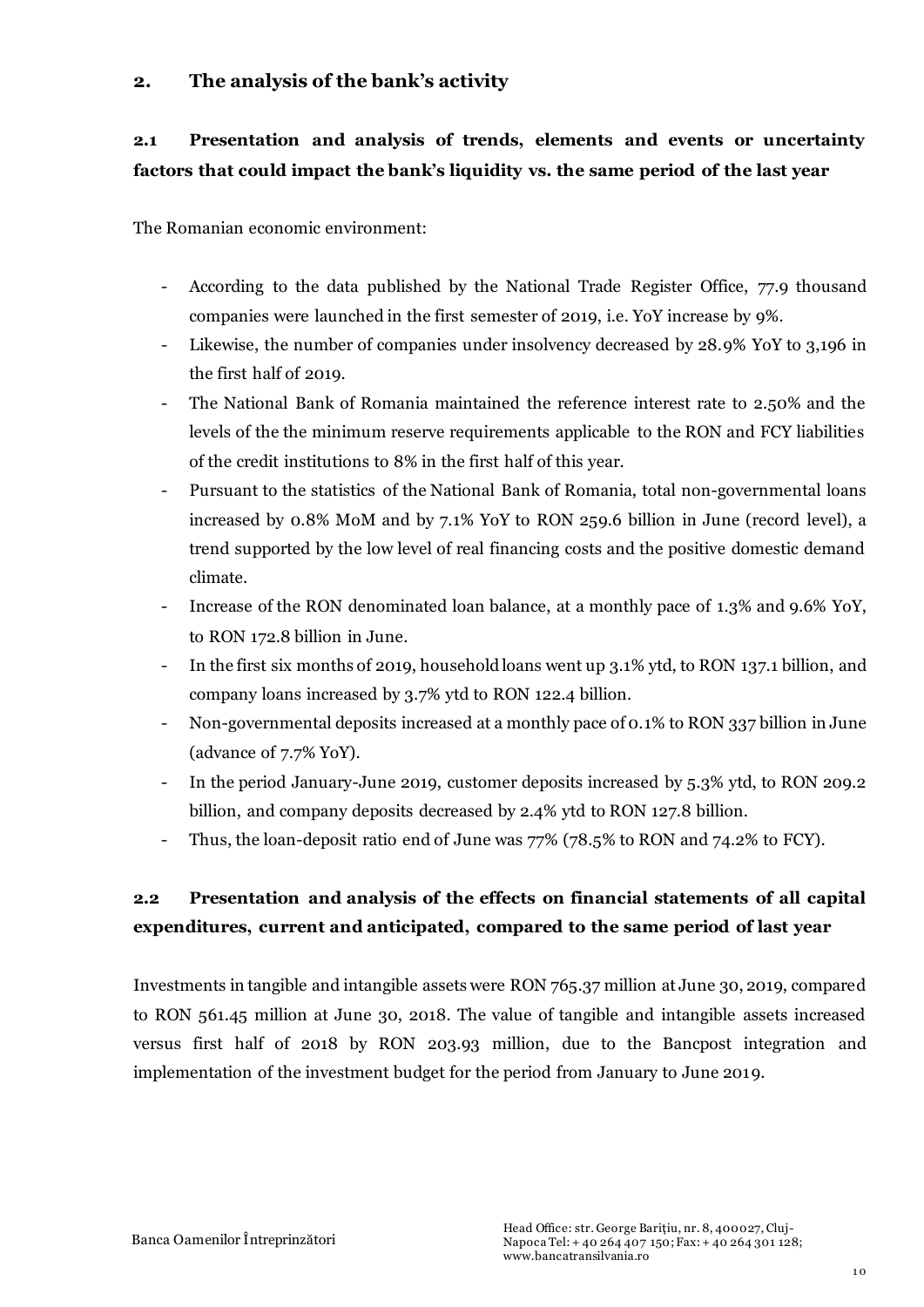# **2.3 Presentation and analysis of the economic events, transactions and changes that significantly impact the main revenues of the bank**

The main activity of the bank was performed under normal conditions, with no exceptional circumstances. All legal requirements were followed, in terms of the correct and up-to-date organization and management of accounting, in terms of accounting principles, as well as in terms of complying with the accounting rules and regulations in force.

The Separate and Consolidated Financial Statements were prepared in accordance with the International Financial Reporting Standards as adopted by the European Union ("IFRS") and in force as at June 30, 2019. The data presented regarding the first semester of 2019 is based on the organisation and accounting rules as stated by the Law no. 82/1991, republished and further amended and completed, with NBR Order no.27/2010 approving the accounting rules under the International Financial Reporting Standards adopted by the European Union, as subsequently amended and supplemented, NBR Order no. 29/29.12.2011, Order no. 2/7.03.2013, Order 7/30.10.2014, Order 7/20.07.2015, 7/3.10.2016, 8/11.08.2017 and 10/31.12.2018 as well as other NBR instructions in the field.

# **3. Changes that affect the share capital and the administration of the company**

# **3.1 Description of cases in which the company could not fulfill its financial obligations in the reporting period**

Not the case.

### **3.2 Description of any changes in the rights of the shareholders of the company**

On the 24th of April 2019, the Ordinary and Extraordinary General Shareholders' Meetings of Banca Transilvania S.A approved the net profit distribution in the sum of RON 1,219,390,604 as follows:

- Allocation of the sum of RON 196,188,315 for legal and other reserves, of the sum of RON 1,023,202,289 for net profit reserves to be distributed, of which RON 818,565,850 will be paid as dividends. Approval of a gross dividend per share of RON 0.17. Dividends due to the shareholders registered with the Shareholders' Register of the Central

Depository as at **June 5, 2019** - registration date, were paid starting with **June 14, 2019** - payment date.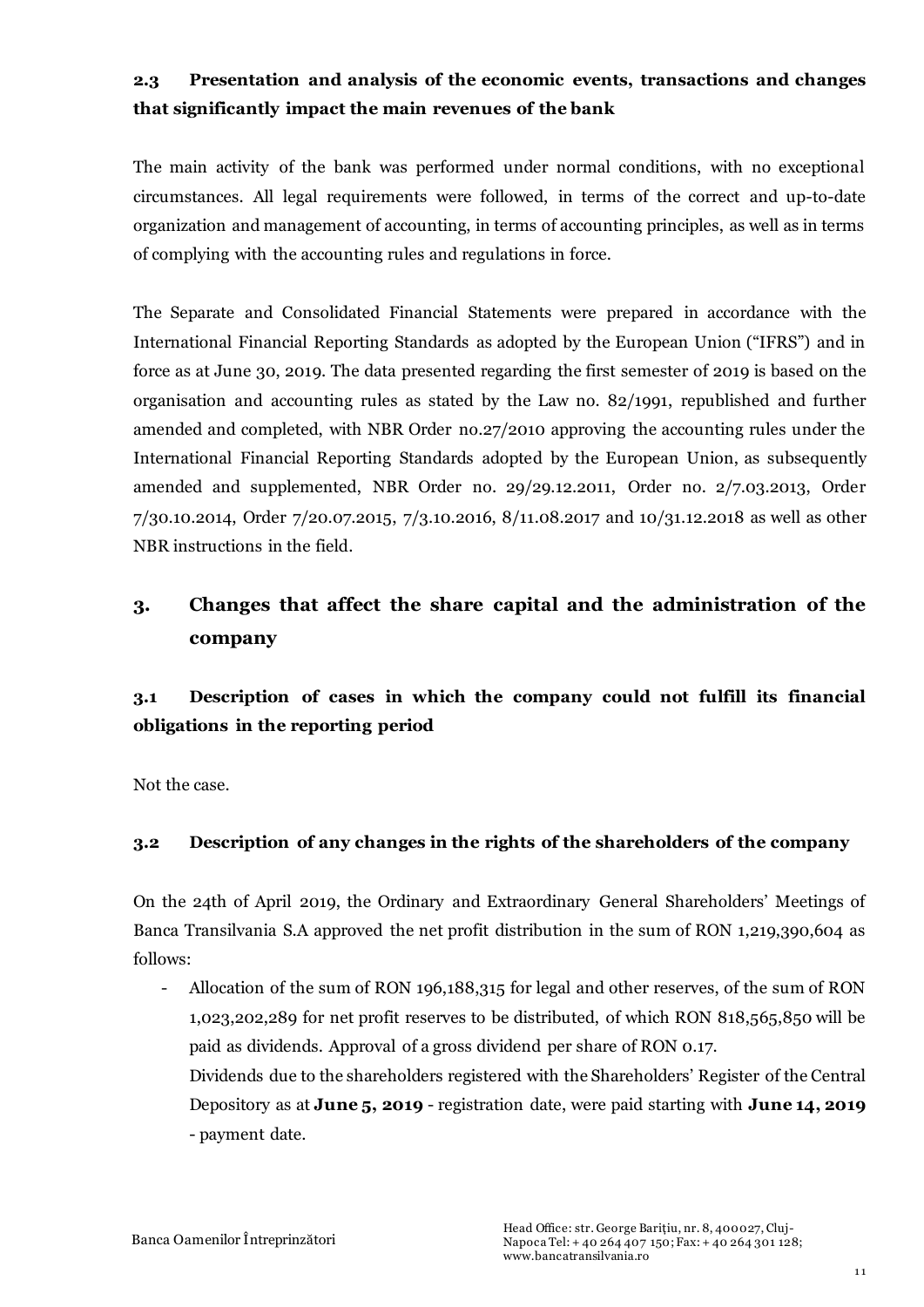- Increase of the bank's share capital with the amount of RON 400,824,754, by the issue of 400,824,754 new shares, with a nominal value of RON 1/share (8.3243405651 new shares will be attributed for every 100 shares). The date of **August 2, 2019** was approved as registration date, **August 1, 2019** being the ex-date and **August 5, 2019** the payment date for the free shares to be issued after the increase of the share capital.

Following the increase, the share capital of the Bank worthing RON 4,815,093,171 will increase to RON 5,215,917,925, divided into 5,215,917,925 shares with a nominal value of RON 1 /share.

The legal procedures for the registration of the share capital increase required by the capital market authorities (the Financial Supervision Authority, the Central Depository) are to be completed in early August 2019.

### **3.3 Changes in the management structure of the bank (board, executive level etc.)**

Through the resolution from 14.06.2019 adopted in accordance with the provisions of the Law no. 31 of 1990 and the provisions of the banking legislation, the BT Board of Directors has decided the renewal of the mandates for the executive management members mentioned below:

- Ömer Tetik Chief Executiv Officer;
- Luminița-Delia Runcan Deputy CEO;
- Gabriela-Cristina Nistor Deputy CEO;
- Leontin Toderici Deputy CEO;
- George-Răzvan Călinescu Deputy CEO;
- Tiberiu Moisă Deputy CEO.

The mandates of the rest of the executive management members remain in force and unchanged.

### **4. Significant transactions**

There were no major contracts concluded by BT in the first half of 2019 related to acquisitions, mergers, divisions, etc. There was no information concerning significant major transactions concluded by BT with the persons it cooperates with or in which such persons were involved during the first half of 2019.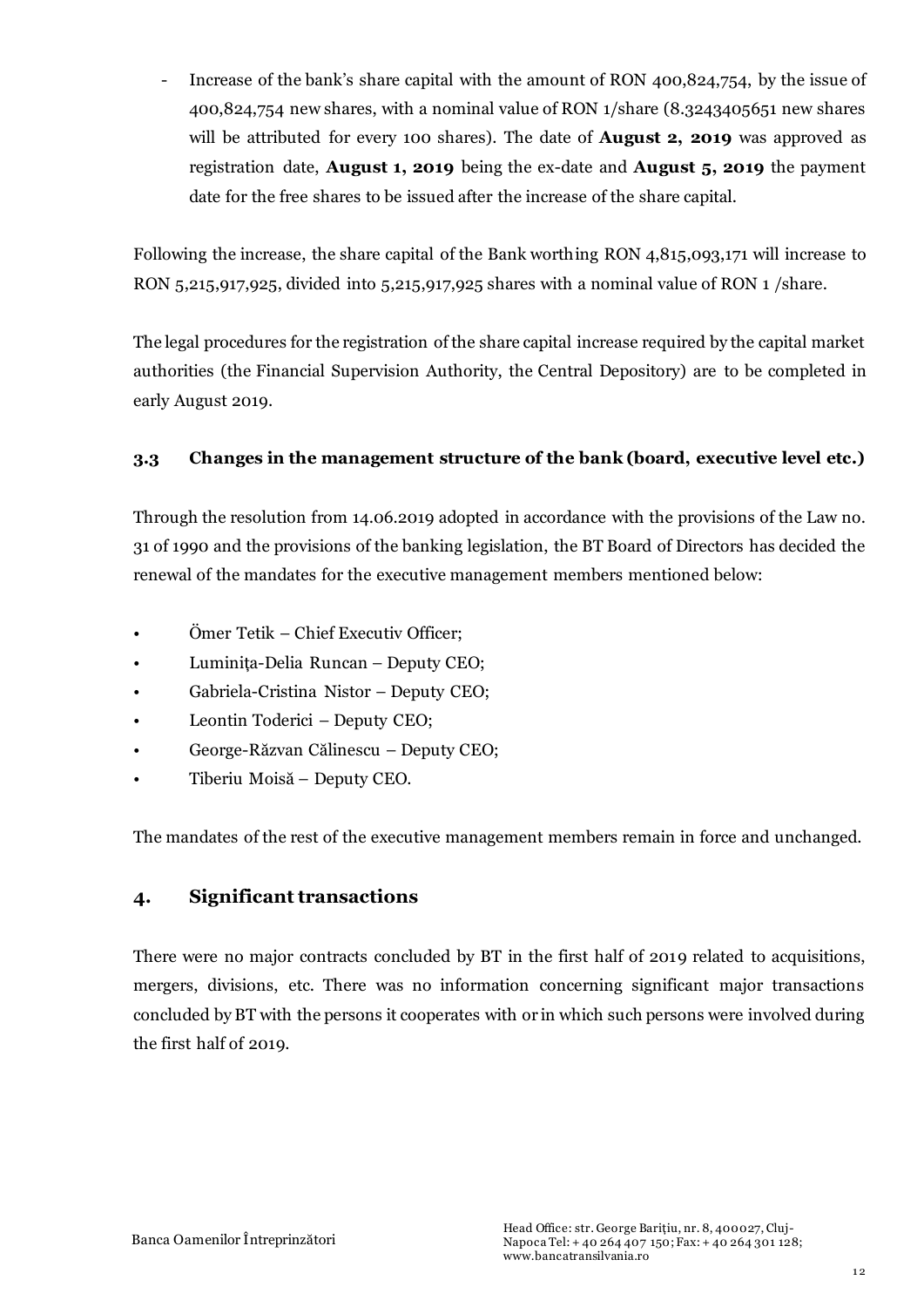**ANNEX:** The present report has attached the copies of the following documents:

- 1. Summarized consolidated and separate financial statements according the International Financial Reporting Standards (IFRS) as endorsed by the European Union as at June 30, 2019:
	- Consolidated and Separate Statement of Profit or Loss and other Comprehensive Income;
	- Separate and consolidated statement of financial position;
	- Separate and consolidated statement of changes in equity;
	- Separate and consolidated statement of cash flow;
	- Notes to the summarized separate and consolidated financial statements;

2. The statement of the Deputy CEO of Banca Transilvania assuming the responsibility for the summarized financial statements for the first semester of 2019;

3. Copies of supporting documents for all amendments made to the Articles of Incorporation and to management structure of the bank (administration, executive, etc.).

**Note:** The financial statements for the first semester of 2019 were revised by PricewaterhouseCoopers Audit SRL – the external auditor of Banca Transilvania S.A.

**CHAIRMAN OF THE BOARD OF DIRECTORS HORIA CIORCILĂ ÖMER TETIK**

### **CHIEF EXECUTIVE OFFICER**